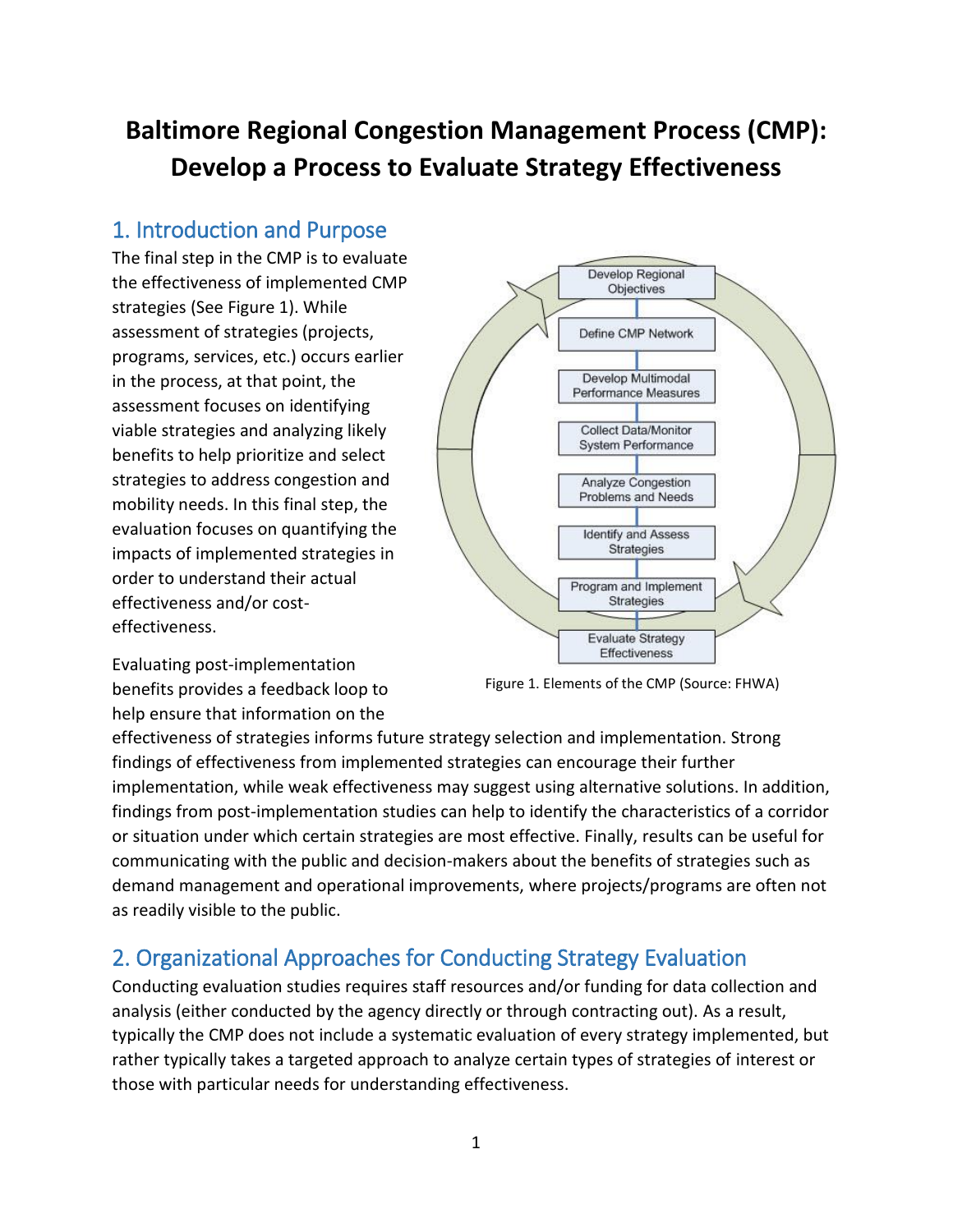In terms of an implementation approach for a regional evaluation process, the FHWA CMP Guidebook describes two alternative approaches to develop a uniform, regional evaluation process for implemented CMP strategies:

- **MPO studies**. The first is a centralized approach where the regional MPO funds studies to measure the effectiveness of congestion strategies or projects. Sometimes these studies are conducted periodically on a sample of projects. For instance, the Boston Region MPO has periodically conducted TIP project impact studies, which analyze a small sample of TIP projects.<sup>1</sup>
- **Project sponsor studies.** The second is a decentralized approach where the regional stakeholder agencies that fund and/or implement the projects are responsible for evaluating their effectiveness, while the MPO provides support to guide the process and compile evaluations to support regional decision making.

Most MPOs use a decentralized approach or conduct a limited set of studies focused on MPOled programs. An example of an MPO-led study is the Commuter Connections Program evaluation conducted by the National Capital Region Transportation Planning Board (TPB) in Washington, DC to assess the effectiveness of its travel demand management strategies.<sup>2</sup> As another example, the Denver Regional Council of Governments conducts an annual evaluation of projects funded under its Traffic Signal System Improvement Program.<sup>3</sup>

The decentralized approach is most suitable for BMC considering it has many regional stakeholders that fund projects and limited resources and programs directly implemented on its own. BMC can support on-going strategy evaluation within the CMP by helping to provide information on evaluation methods, and examples and results of conducted analyses. BMC can guide regional stakeholders to conduct strategy evaluations, such as by providing information on typical evaluation approaches and issues to consider (including information below in this document as a resource). BMC can be a central resource for regional partners to share studies on the effectiveness of implemented CMP projects, including study inputs and results. BMC could include some of this information on its CMP website. This information can help agencies to better assess when to conduct an assessment, how to structure the analysis, what

 $\overline{a}$ 

[https://www.mwcog.org/documents/2017/11/21/commuter-connections-transportation-emission-reduction](https://www.mwcog.org/documents/2017/11/21/commuter-connections-transportation-emission-reduction-measure-term-analysis-report--carsharing-commuter-connections-commuting/)[measure-term-analysis-report--carsharing-commuter-connections-commuting/](https://www.mwcog.org/documents/2017/11/21/commuter-connections-transportation-emission-reduction-measure-term-analysis-report--carsharing-commuter-connections-commuting/)

<sup>&</sup>lt;sup>1</sup> See: Boston Region MPO, Work Program: Federal Fiscal Year 2020 TIP Project Impacts: Before-and-After Evaluation, March 2020. Available at:

[https://www.ctps.org/data/calendar/pdfs/2019/MPO\\_0305\\_Work\\_Program\\_TIP\\_Before\\_and\\_After\\_Studies.pdf.](https://www.ctps.org/data/calendar/pdfs/2019/MPO_0305_Work_Program_TIP_Before_and_After_Studies.pdf) <sup>2</sup> See. Metropolitan Washington Council of Governments, Commuter Connections Transportation Emission Reduction Measure (TERM) Analysis Reports. Available at:

<sup>3</sup> See: Denver Regional Council of Governments, Traffic Operations Program website, Annual Benefits Summary of Projects and Signal Timing Briefs (individual benefits summary reports for each project). Available at: [https://drcog.org/programs/transportation-planning/traffic-operations-program.](https://drcog.org/programs/transportation-planning/traffic-operations-program)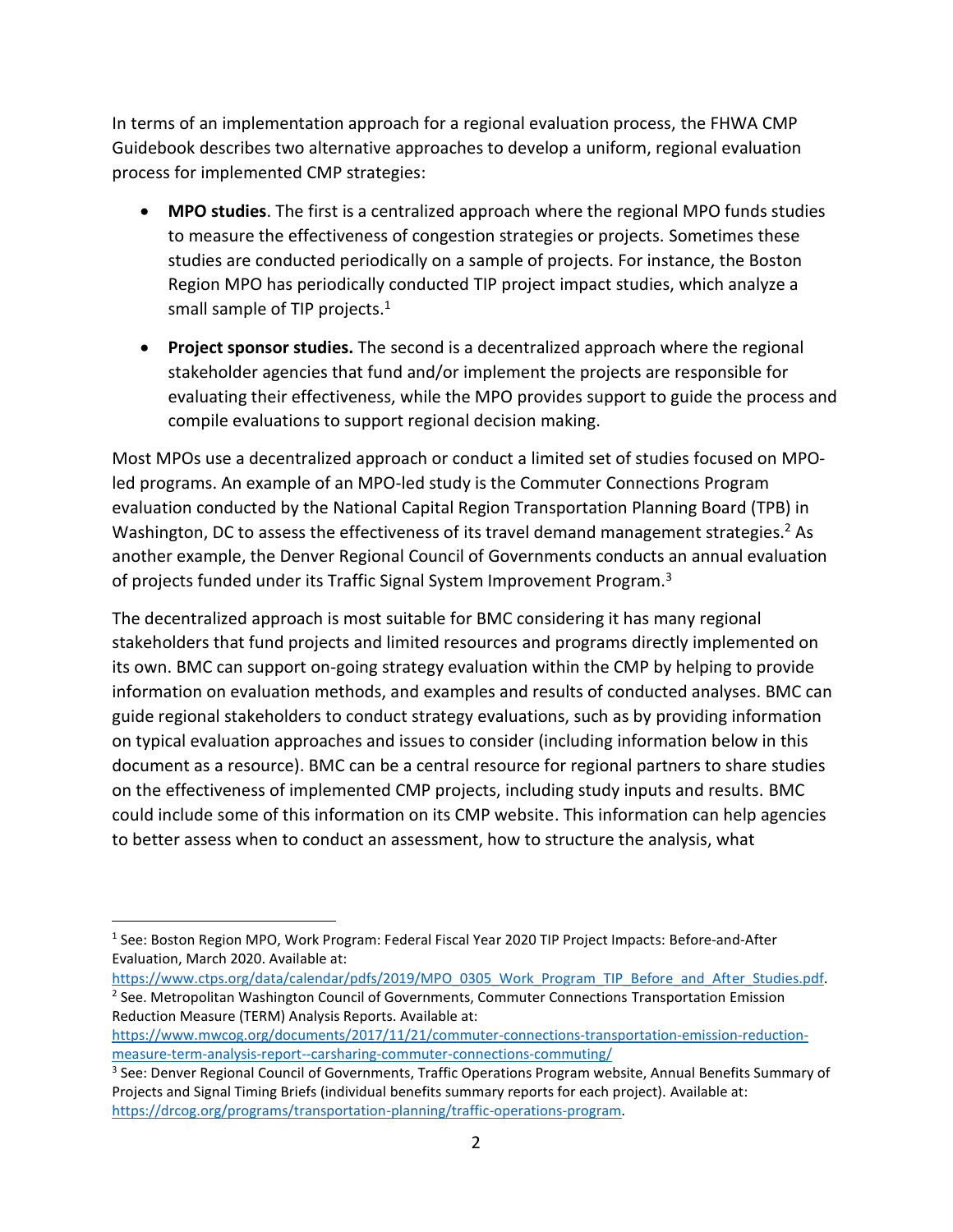performance measures to use, how to gather the relevant data, and other aspects of evaluation studies.

These approaches can be institutionalized as part of semi-annual or annual CMP Steering Committee meetings. Specifically, in addition to discussing priority regional needs, the CMP Steering Committee meetings can be used as platforms for the local agencies to share information on evaluation practices and findings with other local stakeholders. Coordination by BMC with state and local agencies that help to illuminate the findings will be valuable to support future strategy choices.

# 3. Evaluation Methods

## Types of Evaluation Study Methodologies

Methodologies for analyzing strategies depend in large part on the specific nature of the strategies being implemented. From an evaluation perspective, CMP strategies generally can be divided into two broad categories: 1) projects, services, or programs that change conditions along a corridor or route, typically by improving existing infrastructure or services in a way that allows a before-and-after study of the change; or 2) new or on-going projects, services or programs where there is a not a clear comparison of before-and-after changes, so comparisons need to be made concerning the impact of the strategy in comparison to what would have been without strategy implementation.

These two types of project evaluation methods are described briefly below, along with examples.

### Before-and-After Studies

The impacts of projects, services, or programs that change conditions along existing corridors are services can be evaluated using a before-and-after analysis to measure performance improvement. In this case, the study examines conditions "before" the strategy was implemented, and then conditions "after" the strategy was implemented to assess performance changes, which could include changes in travel speeds, throughput, number of passengers, or vehicle crashes. These changes are then often used to calculate impacts in terms of other measures, such as travel time savings (e.g., hours of delay reduced), air pollutant emissions reductions, and the monetized value of these benefits. Examples of strategies that are well geared toward before and after analyses include:

- Traffic signal timing improvements (e.g., measuring changes in speeds and travel time delays)
- Transit signal priority strategies or conversion of a standard bus corridor to use bus-only lanes or bus rapid transit approach (measuring changes in bus speeds, on-time performance, and ridership)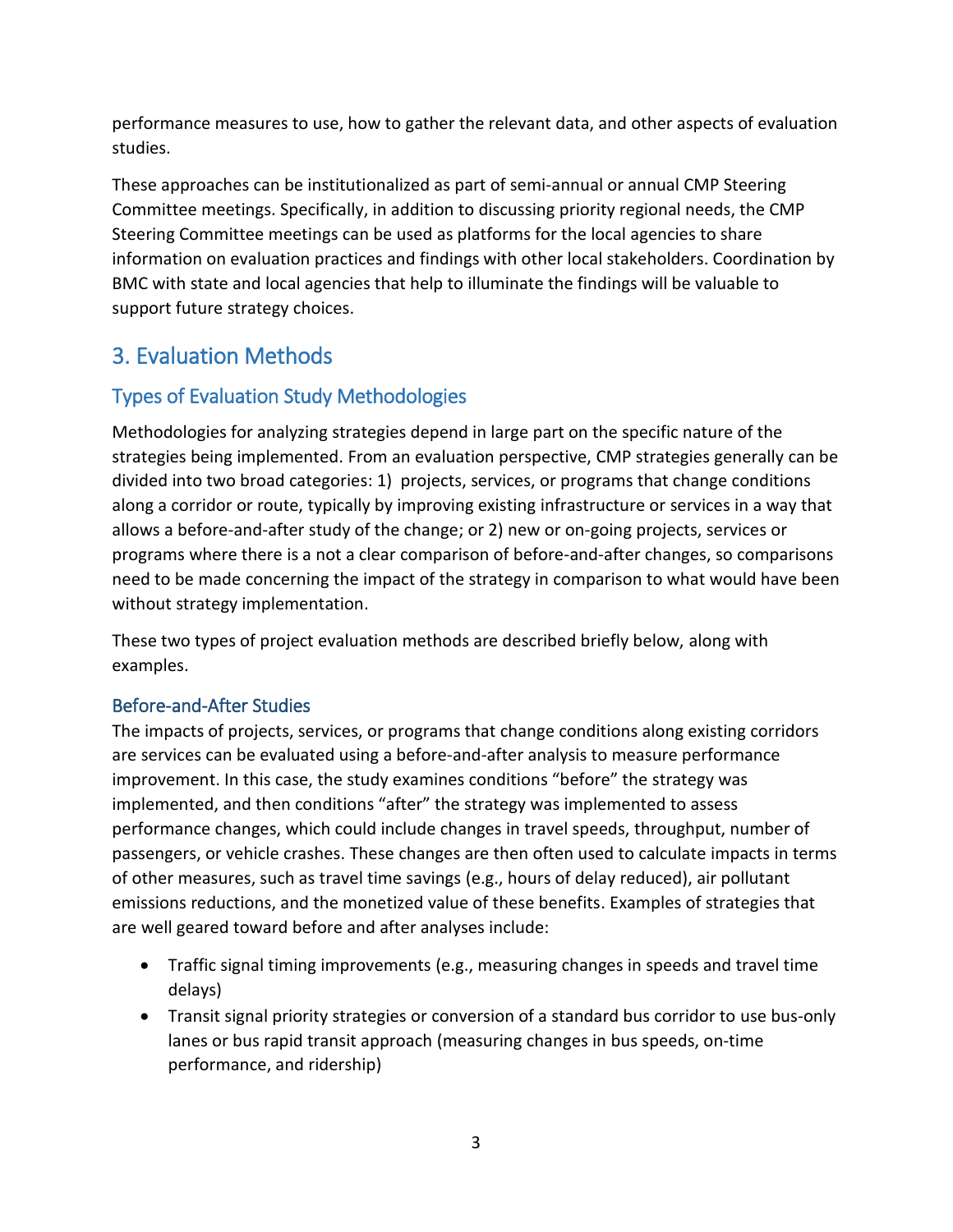- Intersection improvements (measuring changes in time stopped at red lights and throughput)
- Transportation operational improvements, such as enhanced incident management (measuring changes in vehicle crash clearance time)
- Roadway capacity improvements (measuring changes in speeds, throughput)
- Traffic calming (measuring changes in vehicle speeds, bicycle activity, crashes)
- Adding on-street bicycle lanes (measuring changes in bicycle activity, crashes)
- A targeted travel demand management initiative, such as an incentive campaign or change in parking fees targeted to a specific corridor (measuring changes in vehicle volumes, non-single occupant vehicle [SOV] use, etc.)

In conducting such analysis, it is important to use comparable before and after periods for analysis; for example, using the same month data for different years or using data for a similar time of the day on different days before and after the project is implemented in order to ensure that the results are comparable (not affected by changes in seasonal or day of week effects). It is also important to ensure that the analysis accounts for systemwide effects. For instance, a major roadway capacity improvement may have more than just effects on the expanded roadway; it may wind up shifting traffic patterns so that other parallel or adjoining roadways have changes in speeds and volumes.

A typical approach to such studies is as follows:

**Step 1: Identify What to Measure as a Basis for Comparison.** First, it is important to identify what will be measured before and after implementation, which will depend on the type of project being implemented. Typical types of data that could be collected include:

- Traffic volumes
- Traffic speeds
- Intersection and approach delay
- Queue lengths
- Transit ridership
- Bicycle and pedestrian counts
- Crashes (or crash rate)

**Step 2: Collect "Before" Data.** It is next important to identify or collect a set of pre-project data that can be used as a basis for comparison. This step may involve conducting a specific traffic study or may be collected from existing data sources, such as data on transit ridership by route. It will be important to ensure that the "before" data reflect conditions that are comparable to the those that will be made post-project implementation. In designing the study, it may be important to collect data for different times of the day (e.g., AM peak, mid-day, PM peak, evening) as well as days of the week. It may also be important to examine data that goes beyond the project boundaries itself; for instance, for a roadway capacity project, it may be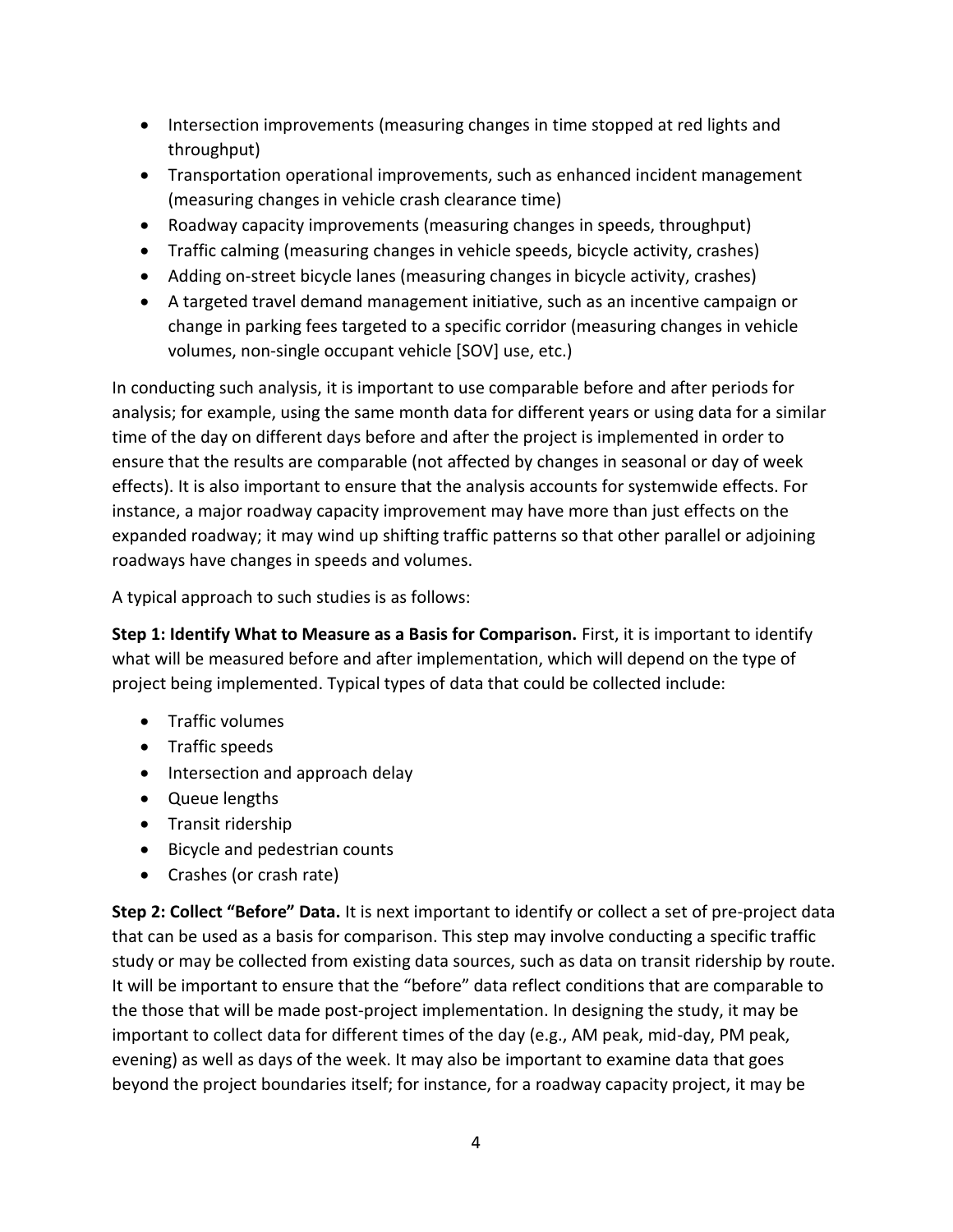important to examine not only travel conditions on the roadway that will be improved but on nearby/adjoining roadways.

**Step 3: Collect Comparable "After" Data.** After implementation, data will need to be collected for comparison purposes. It is important to consider near-term and longer-term effects in order to select the appropriate "after" time for analysis. For instance, the addition of bicycle lanes may take some time for bicyclists to learn about the new facilities and begin to increase use of the facility so that benefits might increase over time. Conversely, some strategies' effects might degrade over time.

Additionally, it will be important to consider indirect impacts of a strategy. For instance, a roadway capacity project that is intended to address traffic congestion may wind up encouraging some drivers to shift from parallel roads to the improved roadway, yielding only a small effect on traffic speeds on the improved roadway but more person throughput. The project, therefore, may reduce overall trip times for travelers across the network but show limited effects if only examining speeds on the roadway itself. Studying the before and after conditions across a broader project corridor, therefore, may be necessary.

**Step 4: Compare and Evaluate Before-and-After Data.** Next, the difference between preproject and post-project measures will be calculated, as the basis for analyzing project impacts. This information will tell the changes in direct measures, such as speeds and volumes.

**Step 5: Analyze Strategy Impacts.** Finally, the data on direct measures, such as speeds and volumes, can be used to calculate other measures such as changes in vehicle hours of delay experienced by travelers. In addition to the evaluation of performance in this way, the evaluation may be supplemented with additional information such as stakeholder feedback or data on other types of effects (e.g., changes in public perceptions). In addition, the benefits can be monetized to develop a benefit-cost ratio or return on investment.

It is important to note that for projects where there is a relatively long time period between the "before" and "after" period, changes caused by other factors and not due to the improvement project itself need to be considered. For instance, changes in the economy could result in differences in the overall level of travel demand, which should then be considered and adjusted in the analysis. In some cases, it may not be feasible to conduct before-and-after analysis directly, and it will be necessary to analyze effectiveness in relation to "what would have been" without the project or strategy, using modeling or other approaches described below.

#### Other Studies of Strategy Effectiveness

While many strategies can be analyzed using before-and-after analyses, some project types are not well geared toward this type of analysis. For instance, when implementing a new service or travel option, such as a new park-and-ride facility, it is difficult to measure the before-and-after effects. Also, it is challenging to measure the before-and-after effects for on-going programs, such as ridesharing program support. As noted above, for some other projects as well, it may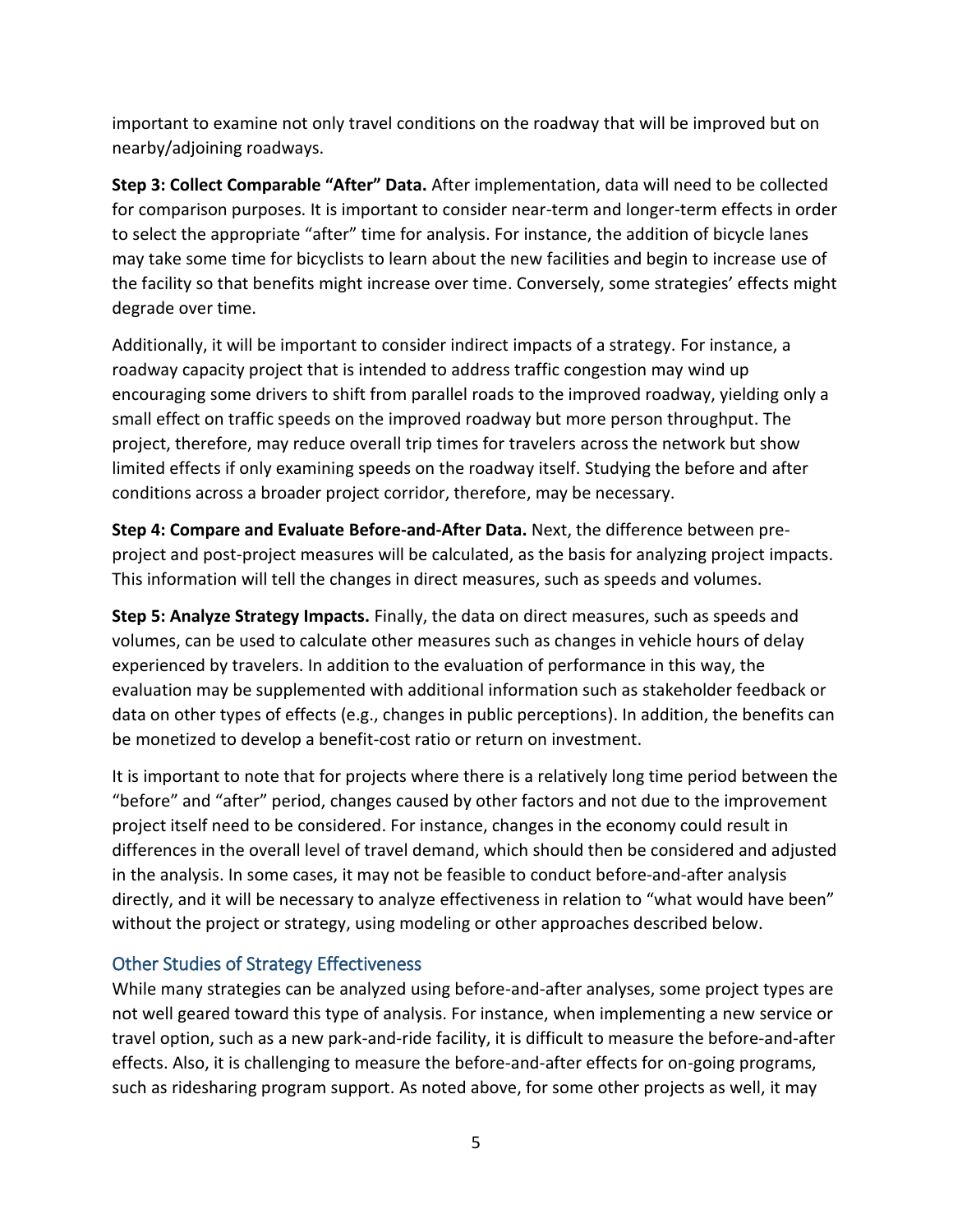not be feasible or appropriate to directly compare conditions before vs. conditions after implementation due to other changes (e.g., in the economy, development, or societal issues) that affect travel patterns of demands. In these cases, the analysis typically involves making comparisons to conditions that would have been present without the strategy being implemented. Such an approach often requires conducting surveys, modeling, sketch planning analyses, or gathering other information to understand how travel behavior changed. Examples of strategies using this type of analysis include:

- New transit services
- New bicycle paths, park-and-ride facilities, or other options
- Most travel demand management programs
- Operational programs, such as traveler information or work zone management programs
- Land use / urban design changes

A typical approach to such studies is as follows:

**Step 1: Identify What to Measure.** As with before-and-after studies, it is important to first identify what to measure, which may include many of the same types of measures.

**Step 2: Collect Data on Use.** For many of these types of strategies, the next step is to collect information on the use of a service or facility. For instance, how many riders are using a new transit service? How may bicyclists are using a new path? How many vehicles are using a new park-and-ride? How many people have signed up for a rideshare program? How many people are participating in a vanpool program?

**Step 3: Conduct Analysis to Understand What Would have been Without the Strategy.** This is the more challenging part of the analysis and may require surveys or other approaches. For instance, for a new transit route or park-and-ride facility, it will be important to not only collect information on ridership/use of the facility but also to understand: How many of the transit riders previously drove? How far did they typically drive? How many transit riders shifted their mode of transit? For a new park-and-ride facility, we want to understand: How many of the park-and-ride facility users previously drove all the way to their destination? How long were those trips? How far are they driving to the park-and-ride? And are they now carpooling or using transit? To collect this information may require a survey of transit or park-and-ride lot users. In other cases, default values could be used from past surveys or information on factors, such as average trip lengths for carpools. The information can then be used to calculate the change in vehicle miles traveled, for instance. In some cases, this analysis could require fairly sophisticated analyses.

Some examples of both of these types of analyses are provided below.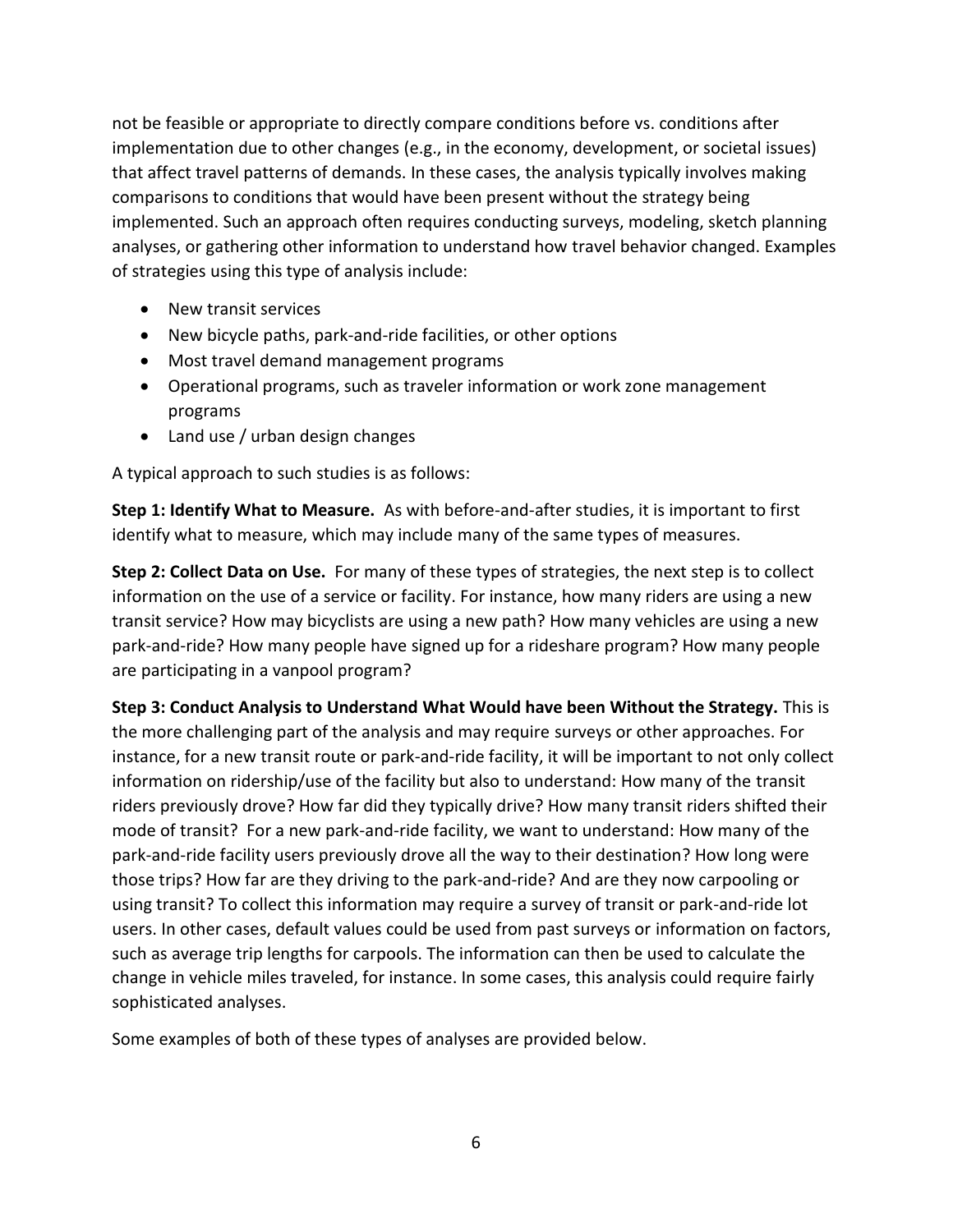# 4. Examples of Strategy Effectiveness Evaluations

This section provides examples of strategy effectiveness evaluations across different types of strategies. Table 1 provides a brief description of the seven categories of strategies included in the Congestion Management Process Strategy Guide. For each type of strategy, as available, below are examples of studies that have been conducted within the BMC region, or elsewhere.

| Table 1. Types of Strategies in Congestion Management Process Strategy Guide |  |
|------------------------------------------------------------------------------|--|
|                                                                              |  |

| <b>Strategy and Purpose</b>                                                                                                                      | <b>Examples</b>                                                                            |
|--------------------------------------------------------------------------------------------------------------------------------------------------|--------------------------------------------------------------------------------------------|
| <b>Demand Management</b><br>Programs and policies to shift away from single-occupancy<br>vehicles (SOV) and reduce the need for peak hour travel | Employer outreach, commuter<br>benefits, parking cash out                                  |
| <b>Pricing</b><br>Reduce/shift the SOV demand (discretionary trips or parking)<br>to off-peak periods by controlling pricing                     | Congestion pricing, demand-<br>responsive parking, VMT fees                                |
| <b>Land Use</b><br>Manage and direct growth to reduce travel distances and<br>alternative mode choices                                           | Zoning, transit-oriented<br>development, high-density<br>development                       |
| <b>Transportation Systems Management &amp; Operations (TSMO)</b><br>Maximize the performance of the existing transportation<br>facilities        | Incident management, signal<br>coordination, ramp metering,<br>roadway design improvements |
| <b>Public Transport</b><br>Improve access and increase the capacity of existing transit<br>services and facilities.                              | Route and service optimization,<br>real-time data, signal priority                         |
| <b>Bicycle/Pedestrian and Micro-mobility</b><br>Improve the safety and convenience of non-motorized<br>transportation options                    | Bike lanes, traffic calming, road diets                                                    |
| <b>Road Capacity</b><br>Consider infrastructure or operational improvements                                                                      | Spot and intersection<br>improvements, freight network<br>upgrades, HOV/HOT lanes          |

#### Demand Management and Pricing Strategies:

These are two types of strategies that do not include addition/modification to the transportation infrastructure. They address congestion in one of three different ways – reducing the absolute travel demand (i.e., by eliminating trips), reducing the travel demand for SOV (i.e., by shifting to alternatives such as transit, ridesharing, bicycling, or walking), and/or shifting the vehicle travel demand to non-peak periods. Vehicle miles traveled (VMT), SOV mode-share, and travel time savings are some of the primary measures for the evaluation of these strategies. However, the scale and duration of evaluation will vary according to the type of strategy.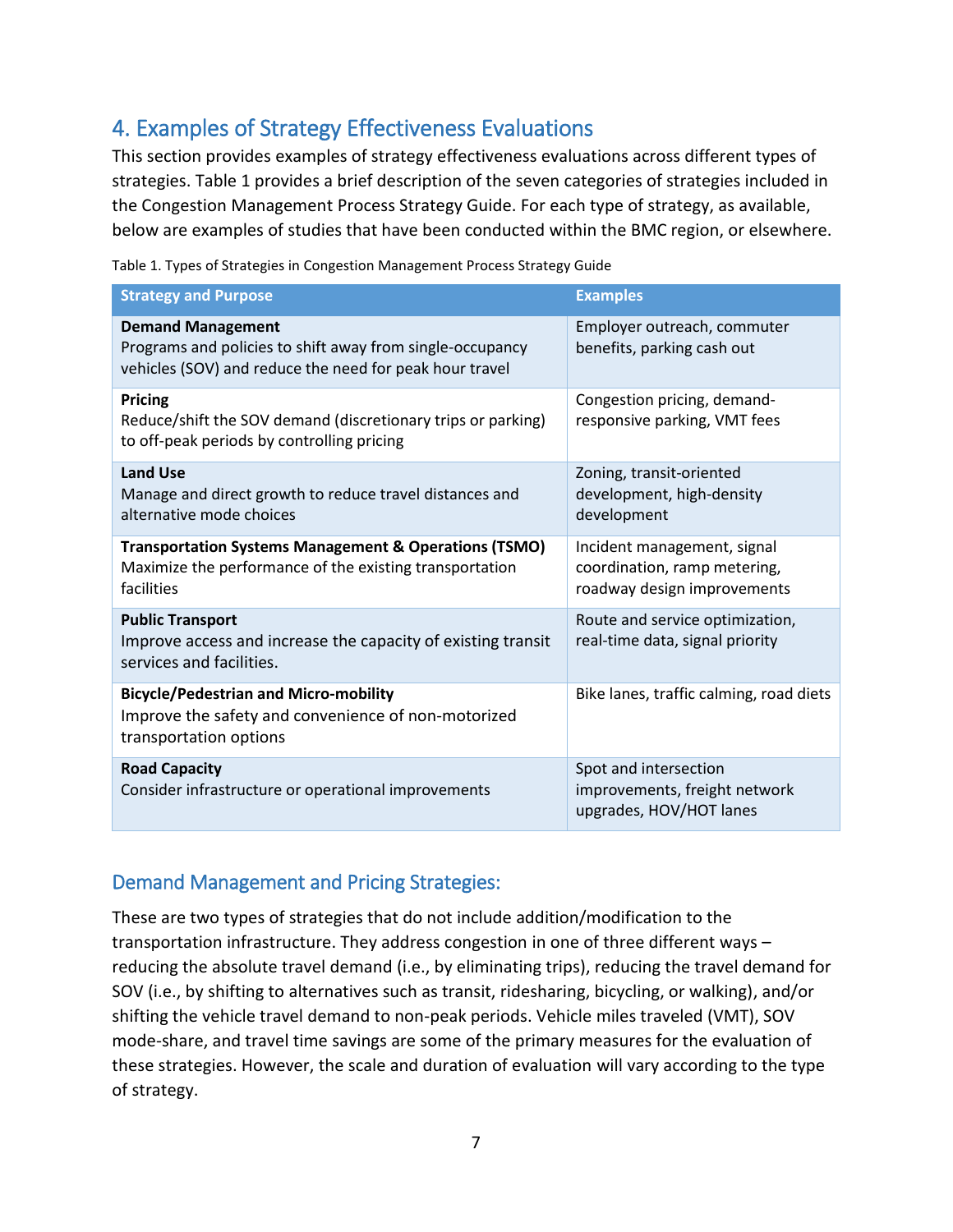- The evaluation of a commuter benefits program can be performed at a regional level. For example, the Washington State Commuter Trip Reduction Program conducts analyses of the impacts of the program on vehicle travel. It found, for instance, that it reduced the VMT per employee by 7.4%, while increasing the non-SOV mode share from 34.3% to 39.1% from 2007 to 2016<sup>4</sup>.
- The effectiveness of programs to shift the travel time can be measured as a reduction in the ratio of peak-period trips to total trips. For example, the ratio of peak-period trips for participants of California Stanford's Congestion and Parking Relief Incentives experiment were 13-22% lower as compared to Stanford-wide traffic<sup>5</sup>.
- The evaluation of pricing schemes can take different forms, based on the type of pricing. For example, in evaluating the effects of a priced managed lane option, Maryland DOT measured the effects of toll lanes on I-95 and MD 200 by measuring traffic volumes (vehicles per day) using the facilities<sup>6</sup>, as shown in Figure 2. Implementation of different forms of pricing, such as congestion pricing could be analyzed to explore how many travelers shifted to off-peak periods.





#### Land Use Strategies

Land use strategies are often challenging to analyze due to the long timeframe for development changes to occur, which makes before-and-after analysis difficult. Moreover, it is important to consider not just the effects of new development but how land use policies or zoning have affected development. Typically, new development will generate additional traffic, so it is important to not just examine the impacts of new development, but to consider how different development patterns would have generated different levels of traffic. Often, this type of analysis is conducted using modeling, or by making comparisons of travel patterns for different

 $\overline{a}$ <sup>4</sup> Washington State Commute Trip Reduction Board – 2017 Report to the Legislature. WS Department of Transportation[. https://tdmboard.ning.com/resources](https://tdmboard.ning.com/resources)

 $5$  How to Fix Congestion – Pay to Drive Off-Peak. Texas A&M Transportation Institute <https://static.tti.tamu.edu/tti.tamu.edu/documents/policy/congestion-mitigation/pay-to-drive-off-peak.pdf>

<sup>&</sup>lt;sup>6</sup> Maryland DOT State Highway Administration (SHA) Mobility Report 2019. [https://www.roads.maryland.gov/OPPEN/2019\\_mobility\\_report.pdf](https://www.roads.maryland.gov/OPPEN/2019_mobility_report.pdf)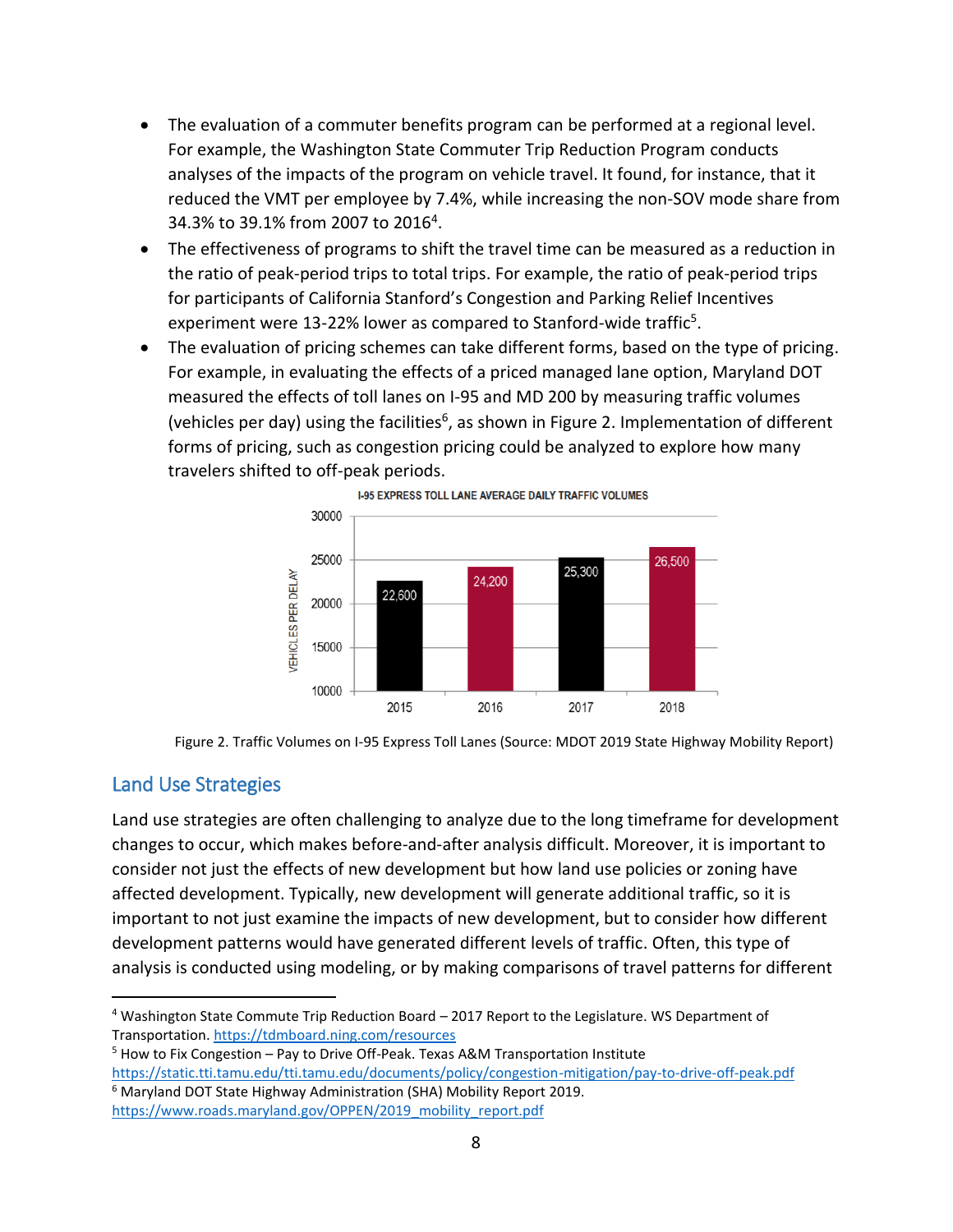types of development patterns, such as transit-oriented development in comparison to more auto-oriented development patterns. For instance, VMT per capita for a new development in a transit-oriented location and with associated urban design can be compared to more typical developments.

### Transportation Systems Management & Operations (TSMO) Strategies

TSMO strategies are often implemented on already existing transportation infrastructure. Their effectiveness therefore is often measured by comparing the relevant performance measure values before and after the project. Vehicle throughput, travel time savings and crash counts are common measures for TSMO strategy evaluations. The traffic performance data can be accessed from the RITIS PDA Suite and the crash count data can be accessed from the Maryland Statewide Vehicle Crashes database. Examples of these analyses include:

- Maryland DOT evaluated the effectiveness of signal operation efforts by measuring the delay savings in vehicle-hours. The vehicle-hours can be further converted into fuel savings. Maryland DOT also evaluated the effectiveness of its Coordinated Highway Action Response Team (CHART) systems that respond to incidents quicker. The evaluation calculated the reduction in motorist delay based on the average duration of an incident in relation to estimated time without CHART (2019 Mobility Report).
- Virginia DOT measured the effectiveness of the I-66 Active Traffic Management System was measured by comparing the annual averages of 5 performance measures: Average travel time, Planning Time Index, Buffer Index, total delay, and crash counts<sup>7</sup>.
- The effectiveness of installing an adaptive traffic control system in Albany, NY was measured by performing a before and after analysis of corridor system delay and side street delay<sup>8</sup>. Average speeds and queue lengths were used as additional measures of effectiveness.
- Figure 3 shows the effectiveness of ramp metering in different US cities measured as part of an FHWA case study<sup>9</sup>.



Figure 3. Regional Benefits of Ramp Metering (Source: FHWA)

 $\overline{a}$ 

<sup>&</sup>lt;sup>7</sup> Evaluation of the Impact of the I-66 Active Traffic Management System: Phase II. Virginia Transportation Research Council, 2018. http://www.virginiadot.org/vtrc/main/online\_reports/pdf/19-R7.pdf

<sup>8</sup> Adaptive Traffic Signal Control System (ACS Lite) for Wolf Road, Albany, New York – Final Report. 2014.

http://www.utrc2.org/sites/default/files/pubs/Final-Adaptive-Traffic-Signal-Wolf-Road.pdf

<sup>9</sup> Ramp Metering: A Proven, Cost-Effective Operational Strategy—A Primer. FHWA.

<https://ops.fhwa.dot.gov/publications/fhwahop14020/sec1.htm>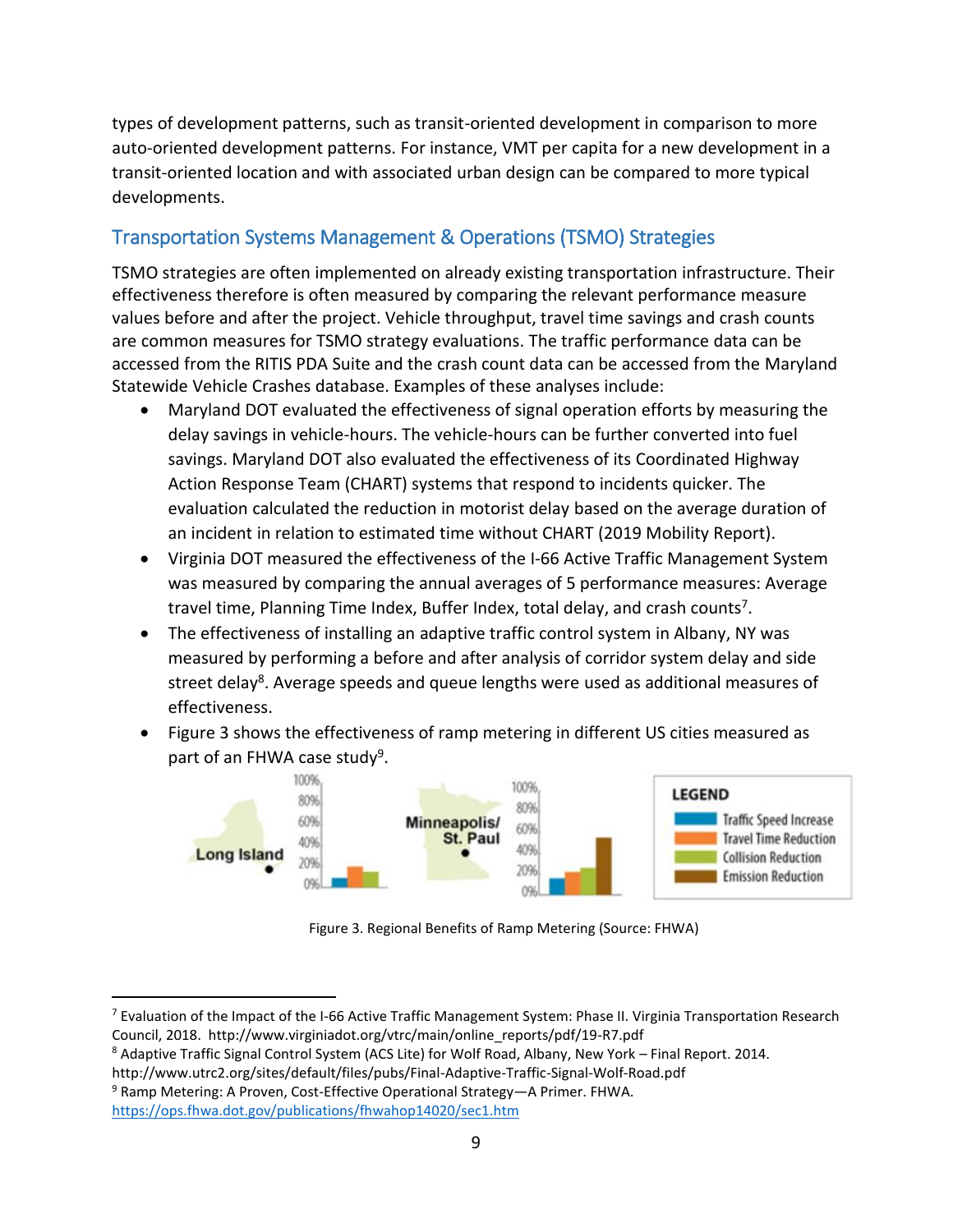### Public Transportation Strategies

Transit ridership is a key performance measure used for evaluating the effectiveness of new transit projects. This data can be converted to the number of car trips avoided and VMT reduced to measure congestion mitigation. Since improving access is a key objective for both CMP as well as the transit strategies, measuring the number of jobs accessible by a 45-minute transit trip due to the new transit project can be another useful measure. To measure the effectiveness of strategies that deal with altering existing transit services, including operational strategies, before-and-after data for transit ridership, bus speeds, on-time performance, and job accessibility can be compared. Some examples of transit strategy evaluation conducted by the MDOT Maryland Transit Administration (MTA) are as below:

- MDOT MTA conducted a before-and-after study to evaluate the mobility and safety impacts of nine dedicated bus lane projects<sup>10</sup>. The improvement in three measures peak period average travel time for buses, peak period average travel time for general traffic, weekday bus crash rates (per 1000 bus stops) was used for this evaluation. The analysis was done using data from February-June in the year before and the year after the dedicated bus lanes were implemented.
- MDOT MTA evaluated the efficiency of adding Transit Signal Priority (TSP) along Liberty Heights Avenue (CityLink Lime) and Belair Road / Gay Street (CityLink Brown) by conducting a before and after study of travel time<sup>11</sup>. The results of the study will be available from MTA when the study is finalized.

### Bicycle/Pedestrian and Micro-Mobility Strategies

 $\overline{a}$ 

New bicycle/pedestrian projects are generally evaluated by measuring the volume of nonmotorized users on the relevant project corridor. Road diet projects like reconfiguration of roadways are multi-modal in the sense that vehicle lanes are cut down and bicycle/pedestrian lanes are added. The evaluation of such projects needs to study the change in patterns for both modes. Example of similar project evaluations are as below:

 The New York City DOT uses 12-hour bicycle counts to measure the effectiveness of newly added bike lanes<sup>12</sup>. The safety impacts of bike lanes are measured as the improvement in bicycle and pedestrian crash counts and vehicle speeding $^{13}$ .

<sup>&</sup>lt;sup>10</sup> Dedicated Bus Lanes Before and After Study 2019. Baltimore Link and Maryland DOT MTA. <https://www.mta.maryland.gov/infrastructure-improvements>

<sup>11</sup> Draft BaltimoreLink Transit Signal Priority Phase 2 – Belair Rd & Liberty Heights Ave Memo. For Maryland MTA by Sabra & Associates.

<sup>&</sup>lt;sup>12</sup> Protected Bike Lanes in NYC. New York City DOT, 2014. [https://www1.nyc.gov/html/dot/downloads/pdf/2014-](https://www1.nyc.gov/html/dot/downloads/pdf/2014-11-bicycle-path-data-analysis.pdf) [11-bicycle-path-data-analysis.pdf](https://www1.nyc.gov/html/dot/downloads/pdf/2014-11-bicycle-path-data-analysis.pdf)

<sup>&</sup>lt;sup>13</sup>Measuring the Street: New Metrics for 21st Century Streets. New York City DOT. <https://www1.nyc.gov/html/dot/downloads/pdf/2012-10-measuring-the-street.pdf>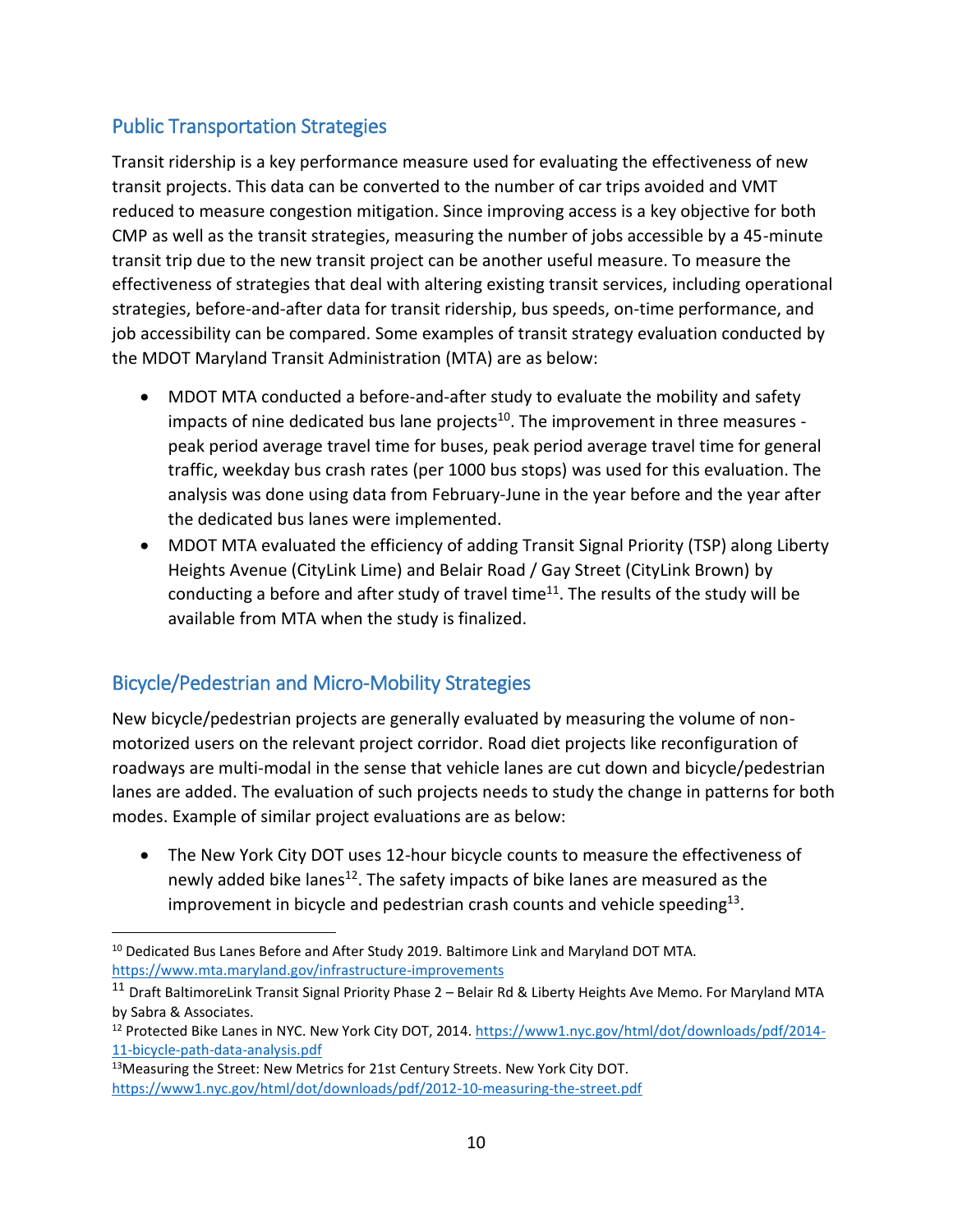Seattle DOT evaluated the mobility impacts of road reconfiguration projects by doing a before and after analysis<sup>14</sup>. The analysis was done using 1 month of data each from before and after the project was implemented. The efficiency was evaluated using the following measures – traffic volume, vehicle speed (average speed, 85<sup>th</sup> percentile speed, percentage of speeders), peak hour travel time, collisions, and 5-hour bicycle counts. Vehicle speed is a critical measure since it has a direct impact on the bicycle level of stress (LTS).

### Road Capacity Strategies

Vehicle throughput, speeds, and peak hour travel time savings are typically key measures for evaluating the effectiveness of capacity changes on roadway corridors. Queue lengths are more relevant for intersection improvements. With data available going back to October 2008, the RITIS PDA Suite serves as a useful data source for conducting before-and-after studies for projects on existing corridors. Studying the performance of parallel/surrounding roadways can support the evaluation of regional effectiveness. Examples of efficiency evaluation for capacity improvement strategies are as below.

- The Maryland DOT 2019 Mobility Report evaluates the performance benefits of several projects implemented in the previous years.
	- o The opening year benefits of twelve new projects that range from interchange construction to providing turn lanes at intersections. The benefits were quantified in terms of the monetary value of congestion reduction, fuel savings, and safety savings.
	- $\circ$  The effectiveness of six roadway improvement projects was measured by conducting a before-and-after analysis of the Travel Time Index (TTI) along the improved corridor. The analysis was performed using INRIX Data from 2011 (before) and 2018 (after).
	- o The benefits of two HOV lanes were evaluated by comparing the person throughput per lane per hour and travel times for the HOV lane and non-HOV lanes for different times of the day, with travel time savings shown in Figure 5.

 $\overline{a}$ <sup>14</sup> Evaluations (Before and After Reports). Seattle Department of Transportation. <https://www.seattle.gov/transportation/document-library/reports-and-studies>